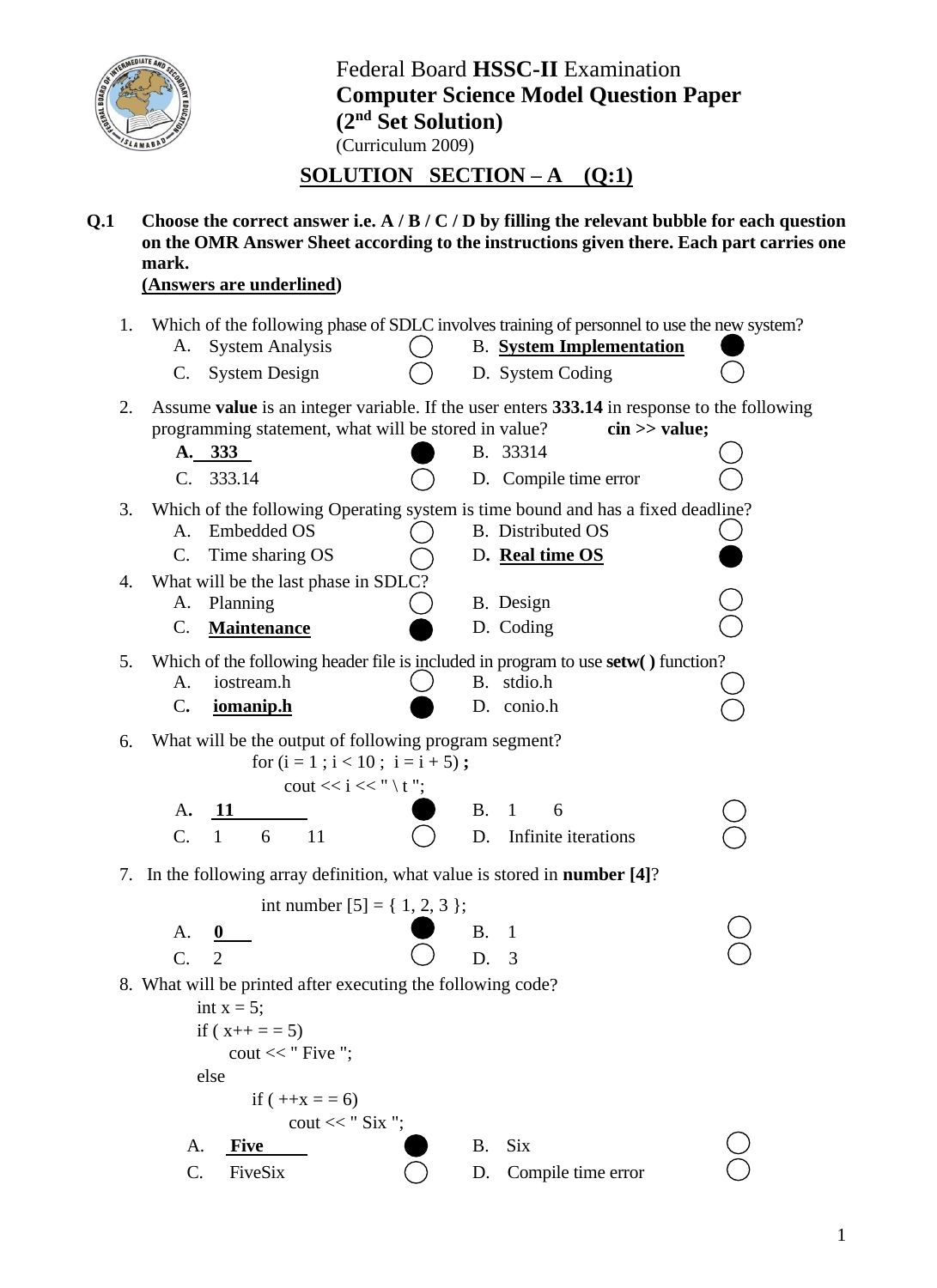|                           |                 |                                                              |           | 9. Which of the following is a valid declaration, if a string needs to be store 10 characters? |  |
|---------------------------|-----------------|--------------------------------------------------------------|-----------|------------------------------------------------------------------------------------------------|--|
|                           | A.              | char $S[0]$                                                  | <b>B.</b> | char $S[10]$                                                                                   |  |
|                           | $C_{\cdot}$     | char $S[11]$                                                 | D.        | char $S[12]$                                                                                   |  |
|                           |                 | 10. How many values a function can return at a time?         |           |                                                                                                |  |
|                           | A.              | <b>One value</b>                                             | <b>B.</b> | Two values                                                                                     |  |
|                           | $\mathcal{C}$ . | Three values                                                 | D.        | Any number of values                                                                           |  |
| 11. A pointer is $a(n)$ : |                 |                                                              |           |                                                                                                |  |
|                           | A.              | Operator                                                     | Β.        | Data type                                                                                      |  |
|                           | C.              | Keyword                                                      | D.        | <b>Variable</b>                                                                                |  |
| type:                     |                 |                                                              |           | 12. Which of the following pointer hold address of any type and can be type-casted to any data |  |
|                           | A.              | data                                                         | <b>B.</b> | <u>void</u>                                                                                    |  |
|                           | C.              | <b>NULL</b>                                                  | D.        | function                                                                                       |  |
|                           |                 | 13. Which of the following is <b>FALSE</b> about destructor? |           |                                                                                                |  |
|                           |                 | A. It does not accept any argument                           |           | B. It deallocates memory of an object                                                          |  |
|                           |                 | C. It can be overloaded                                      |           | D. There is always one destructor                                                              |  |
| 14. Of stream is $a(n)$ : |                 |                                                              |           |                                                                                                |  |
|                           | A.              | Command                                                      | <b>B.</b> | <b>Class</b>                                                                                   |  |
|                           | C.              | Object                                                       | D.        | Method                                                                                         |  |
|                           |                 |                                                              |           | 15. Which of the following is used to open a file for writing and move the read/write control  |  |
|                           |                 | immediately to the end?                                      |           |                                                                                                |  |
| A.                        |                 | ios :: ate                                                   | <b>B.</b> | ios :: in                                                                                      |  |
| C.                        |                 | $i$ <u>os :: app</u>                                         | D.        | ios :: out                                                                                     |  |
|                           |                 |                                                              |           |                                                                                                |  |

# **SOLUTION SECTION – B** (Q:2)

**Part – i:** Write down three differences between multi-threading and multi-tasking. **Answer:** (any three valid points)

| <b>Multi-threading</b>                             | <b>Multi-tasking</b>                    |
|----------------------------------------------------|-----------------------------------------|
| is<br>switching<br>multithreading,<br>CPU<br>$\ln$ | Multitasking involves CPU switching     |
| involved between the threads                       | between the tasks                       |
| Threads share same memory and resources            | Processes share separate memory         |
| Multithreading is faster                           | Multitasking is slow as compared to     |
|                                                    | multithreading                          |
| Termination of thread takes less time.             | Termination of process takes more time. |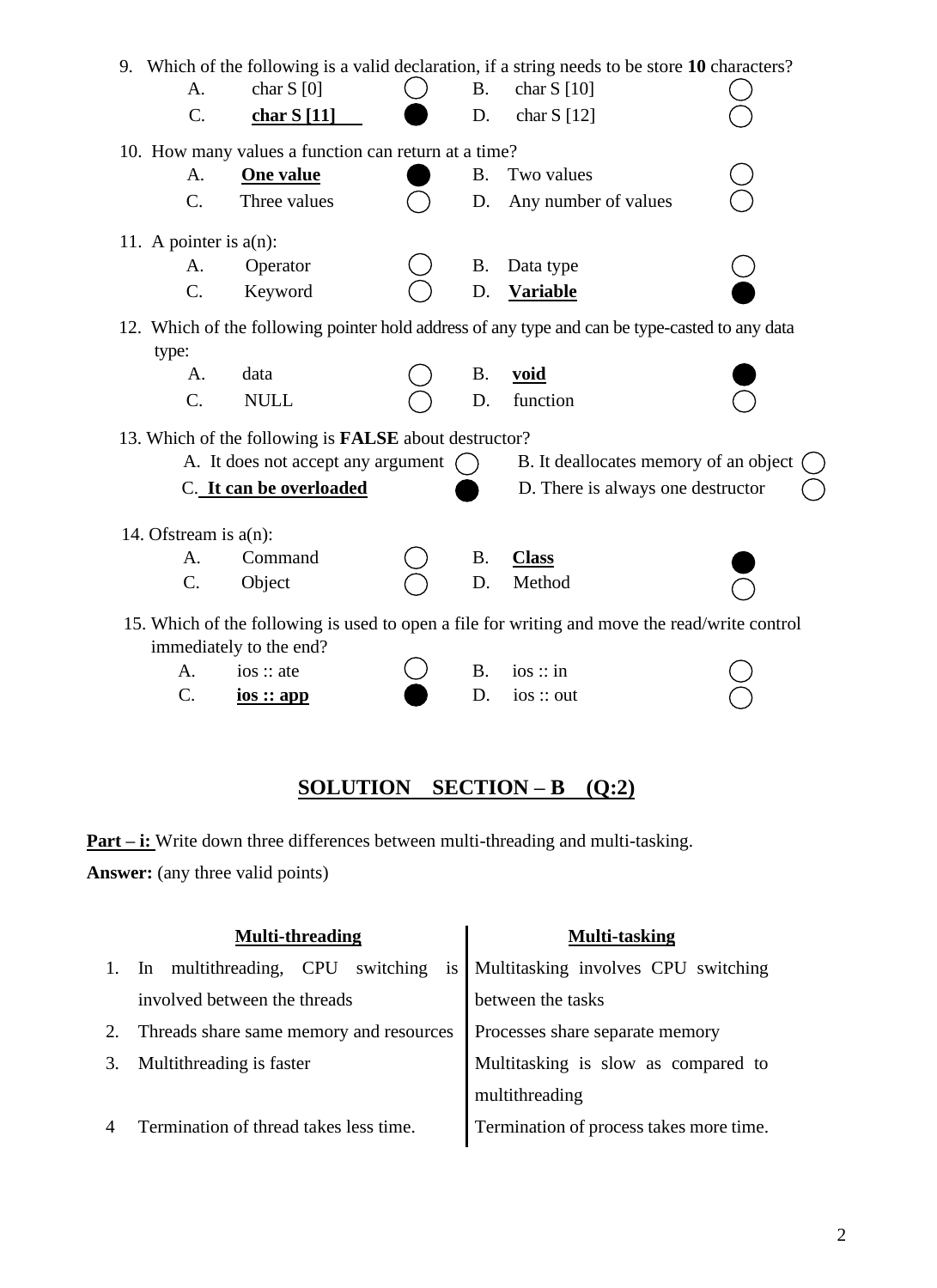**Answer: ROLE OF TESTING/ VERIFICATION PHASE** (at least any three valid points)

- Testing/ verification phase in SDLC examines the system for functionality and quality by discovering problems and errors.
- It evaluates the capabilities of code/programs.
- It helps to verify proper integration and interaction of each component in the system.
- It helps in reviewing of requirements, design, and code.
- It helps in identifying defects and ensuring they are addressed before system deployment.
- It also plays important role in lowering the maintenance cost of the system.

**Part – iii:** What is a named constant?

Write statements for the following values that create named constants: a)  $3.14159$  b)  $1609$ 

### **Answer: Named constant**

A literal/ constant may be given name to represent in a program. A named constant is like a variable, but its content is read-only and cannot be changed while the program is running. It is defined with a qualifier **const.**

### **a) 3.14159**

const float  $PI = 3.14159$ ;

### **b) 1609**

const int  $A = 1609$ ;

**Part – iv:** The following C++ code has compile time errors. The line numbers are written along the left column. They are not part of the program code. Identify and correct errors:

|                | $\aleph$ identify and correct errors $\aleph$ |
|----------------|-----------------------------------------------|
| 2              | void main(void)                               |
| $\overline{3}$ |                                               |
|                | int $a, b, s$                                 |
| 5              | char $c = A$ ;                                |
| 6              | cout << "enter two numbers;                   |
|                | $\sin \gg a \gg b$ ;                          |
| 8              | $a + b = s$ ;                                 |
| 9              | cout $<< \nvert x << s$ ;                     |
|                |                                               |

**Answer: Correct code** (correction of six errors, each of 0.5 mark)

| Line no. | Error identification                    | Error free Code                   |
|----------|-----------------------------------------|-----------------------------------|
|          | Wrong comment symbol                    | /* identify and correct errors */ |
|          |                                         | void main(void)                   |
|          |                                         |                                   |
|          | Missing statement terminator (;)        | int $a, b, s;$                    |
|          | Wrong character variable initialization | char $c = 'A$ ;                   |
| 6        | Unterminated string constant (")        | cout $<<$ "enter two numbers";    |
|          |                                         | $\sin >> a >> b$ ;                |
| 8        | Wrong expression syntax                 | $s = a + b;$                      |
|          | Wrong use of escape sequence            | cout $<<$ "\n" $<<$ s;            |
| 10       |                                         |                                   |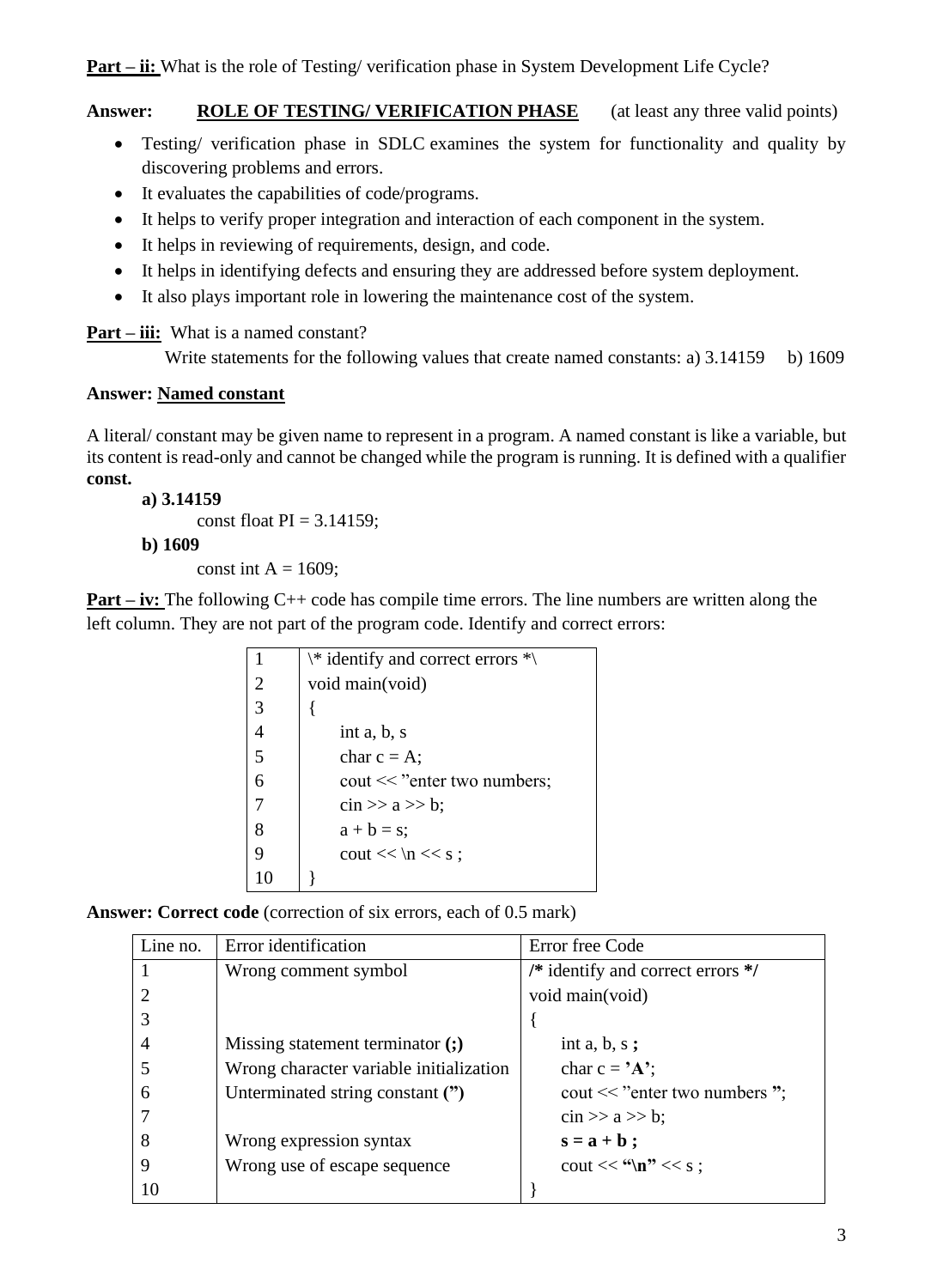**Part – v:** Differentiate between declaration and initialization of a variable with example.

### **Answer:**

|    | <b>Declaration of a variable</b>          | Initialization of a variable                       |
|----|-------------------------------------------|----------------------------------------------------|
| 1. | Variable declaration specifies the name   | Variable is initialized when it is assigned        |
|    | and data type of a variable to a compiler | a value before use                                 |
| 2. | Variable declaration gives details about  | The specified initial value stored in a            |
|    | the properties of a variable              | variable to avoid garbage data                     |
| 3. | Example:                                  | Example:                                           |
|    | int s;                                    | int $s = 0$ ;<br>$\frac{1}{2}$ initialize to zero  |
|    | char ch;                                  | char ch = $Y$ ;<br>$\mathcal{U}$ initialize to 'Y' |

### **Part – vi:**

**a)** Write an if-else statement that assigns **1** to **x** if **y** is equal to **100**, otherwise it should assign **0** to **x**.

### **Answer:**

$$
\begin{aligned}\n\text{if } (y == 100) \\
\text{x} &= 1; \\
\text{else} \\
\text{x} &= 0; \n\end{aligned}
$$

**b)** The following statement should determine if count is outside the range of 0 through 100. What is

wrong with it? if (count < 0 && count > 100)

### **Answer:**

**if** (count  $< 0 |$  | count  $> 100$ )

Logical OR  $(| \cdot |)$  operator is required to determine, if count is outside the range of 0 through 100.

**Part – vii:** Write down three differences between break statement and exit() function.

**Answer:** (any three valid points)

|    | break statement                           | exit() function                                                                  |
|----|-------------------------------------------|----------------------------------------------------------------------------------|
|    | It is a keyword and does not require any  | It is a built-in function requires a header file                                 |
|    | header file to include                    | stdlib.h to include                                                              |
|    |                                           | It is often used to terminate from the It is often used to terminate the program |
|    | switch<br>structure like loop,<br>control | from anywhere in a program                                                       |
|    | statement                                 |                                                                                  |
| 3. | More than one break statements can be     | Only one exit() function will be executed in                                     |
|    | executed in a program                     | a program                                                                        |
| 4. | <b>Syntax:</b>                            | Syntax:                                                                          |
|    | break; // exits from control structure    | exit $(0)$ ; // exits program without any error                                  |
|    |                                           |                                                                                  |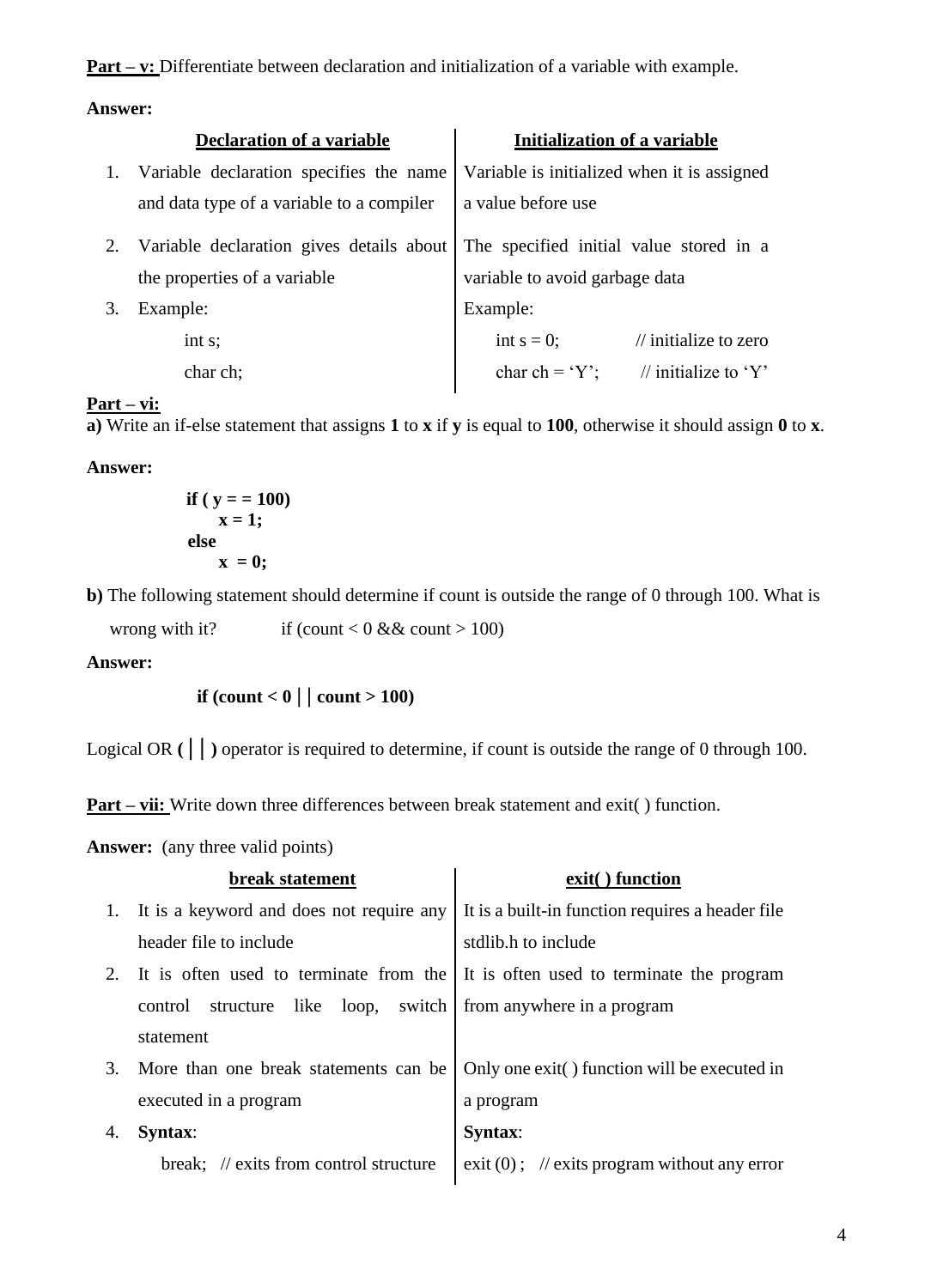**Part – viii:** Write down the output of the following program segments.

 a) int funny = 7, serious =  $15$ ; funny = serious  $% 2;$ switch (funny) { case 1: cout  $<<$  "That is funny"; break; case 7: cout << "That is serious"; break; case 30: cout << "That is seriously funny"; break; default : cout << funny << endl; } b) int  $i$ ,  $j$ ; for( $i = 1$ ;  $i \le 4$ ;  $i++$ ) { for( $i = 1$ ;  $i \le i$ ;  $i^{+1}$ ) cout  $<<$  i  $*$  i  $<<$  " "; cout  $<<$  " $\ln$ "; }

### **Answer:**

**a ) That is funny**

**b ) 1 1 4 1 4 9 1 4 9 16**

**Part – ix:** What is the purpose of size of ( ) function? How do you find the size of an array?

### **Answer:**

The sizeof ( ) function returns the size of the passed variable in memory. It provides the number of bytes occupied by a variable according to the data type. It returns 2 for integer, 4 for float etc.

### **Size of an array:**

It also returns the total number of bytes occupied by each element of an array.

Example:

```
 int array [10] ;
 cout << "size of an array is :" << sizeof (array);
```
Output: Size of an array is: **20** 

**Note:** Number of bytes reserved may vary depending on compiler (like turbo C++ reserves 2 bytes for each integer element and Dev C++ reserves 4 bytes, both answers will be considered correct)

**Part – x:** Write down any three differences between string and array.

Answer: (any three valid points)

| <b>String</b>                                                                           | Array                   |
|-----------------------------------------------------------------------------------------|-------------------------|
| 1. A string can hold items of only the character   Arrays can hold items of any numeric |                         |
| data type, hence considered as a set of data type such as set of integers, set of       |                         |
| characters.                                                                             | floating-point numbers. |
|                                                                                         |                         |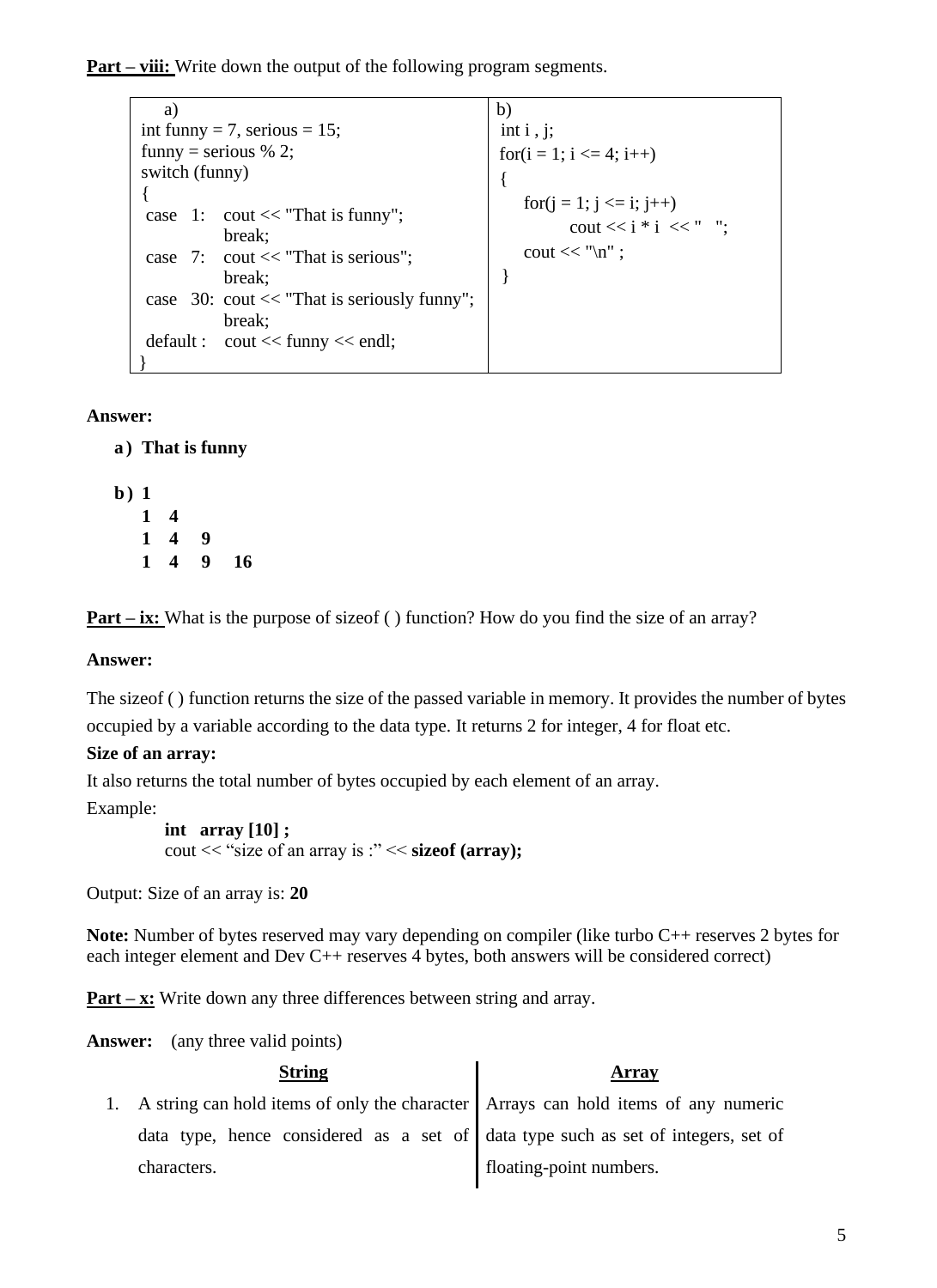| 2. String terminates with a null character ( $\degree$ ). Arrays does not terminate with a null |                           |
|-------------------------------------------------------------------------------------------------|---------------------------|
|                                                                                                 | character.                |
| 3. String size can have variable number of Arrays are of fixed size.                            |                           |
| elements.                                                                                       |                           |
| 4. Syntax: chariname $[20]$ ;                                                                   | Syntax: float marks [10]; |



```
int test (int x, int y)
{
        return y % x ;
}
void main(void)
{
       int a = 3, b = 70, c, d;
       c = test(a, b);d = test(b, a);cout << b << "\t" << c << "\t" << d << endl;
}
```

```
Answer: (one mark for each value)
```

```
70 1 3
```
**Part – xii:** Compare local and static variables in terms of scope, lifetime, and storage duration. **Answer:**

|    | Local variable                                | <b>Static variable</b>                           |
|----|-----------------------------------------------|--------------------------------------------------|
| 1. | Scope:                                        |                                                  |
|    | A local variable has block/local scope,       | A static local variable exists only inside a     |
|    | only limited to the function where it is      | function where it is declared (like a local      |
|    | defined.                                      | variable).                                       |
| 2. | Lifetime:                                     |                                                  |
|    | It is created at the point of definition and  | Its lifetime starts when the function is called  |
|    | destroyed at the end of the block in          | and ends only when the program ends              |
|    | which it is defined.                          |                                                  |
| 3. | <b>Storage duration:</b>                      |                                                  |
|    | duration<br>It<br>automatic<br>storage<br>has | Its space is allocated only once in function     |
|    | determines its lifetime and destroyed         | and the value of variable gets carried from      |
|    | when the function exits.                      | previous function call to the next function call |
|    |                                               |                                                  |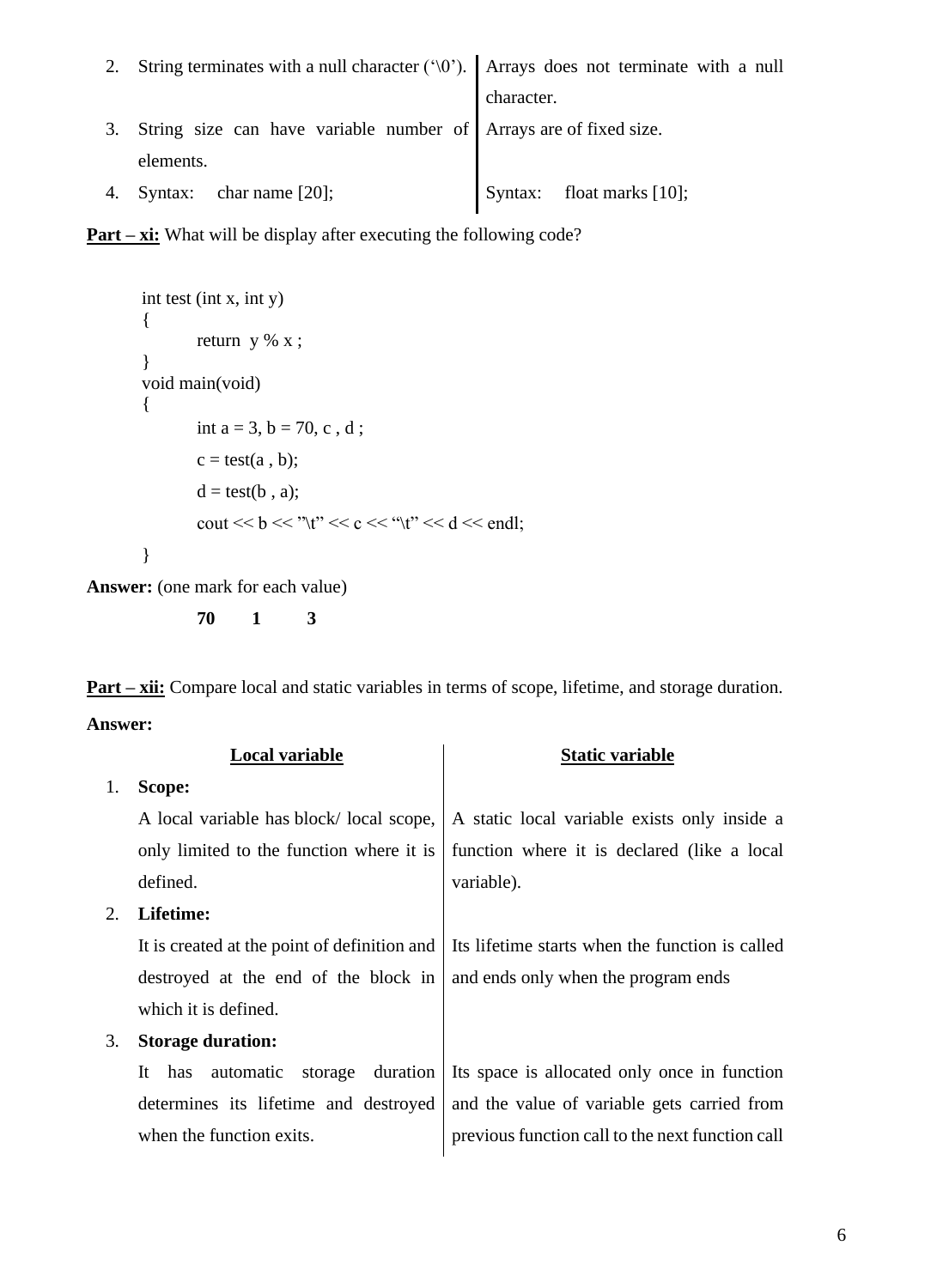**Part – xiii:** Write down the purpose of asterisk (\*) in the following statements:

### **Answer:**

- a) distance = speed **\*** time;
	- \* used as the **multiplication** arithmetic operator. It gives the product of speed and time.
- b) int  $*$ ptr = &n:
	- \* used as the **definition/ declaration of a pointer** variable. It assigns address of variable **n** to a pointer variable **ptr.** (Affecting variable **ptr** by storing memory address)
- c)  $*$ ptr = 100;
	- \* used as the **dereference** operator. It assigns **100** to the memory location whose address is stored in **ptr** variable (Not affecting ptr, but the value **ptr points to**).

**Part – xiv:** What is the relationship between a class and an object?

### **Answer:**

### **Class:**

A class is a template for defining objects. A class is a user-defined datatype that has its own data members and member functions. It defines the structure, properties, behavior, and contents of the objects that belong to it. It specifies how instances are created and how they behave.

### **Object**:

An object is an instance of a class by which we can access the data members and member functions of the class. An object exhibits the properties and behaviors defined by its class. Multiple objects can be created from one class.

**Example**: Car is a class with properties and functions. Honda and Toyota are objects of Car.

**Part – xv:** Write down three differences between a text file and a binary file?

|    | <b>Text file</b>                                                                                | <b>Binary file</b>                                                                            |
|----|-------------------------------------------------------------------------------------------------|-----------------------------------------------------------------------------------------------|
|    | In text file, text, character, numbers are<br>stored one character per byte in memory.          | In binary file data is stored in binary<br>format in memory.                                  |
|    | Text files are used to store data more user<br>friendly.                                        | Binary files are used to store data more<br>compactly.                                        |
| 3. | In text file, a special character inserted after<br>the last character to mark the end of file. | In binary file no such character is<br>present.                                               |
| 4. | Content written in text files is human<br>readable.                                             | Content written in binary files is not<br>human readable and looks like<br>encrypted content. |

**Answer: :** (any three valid points)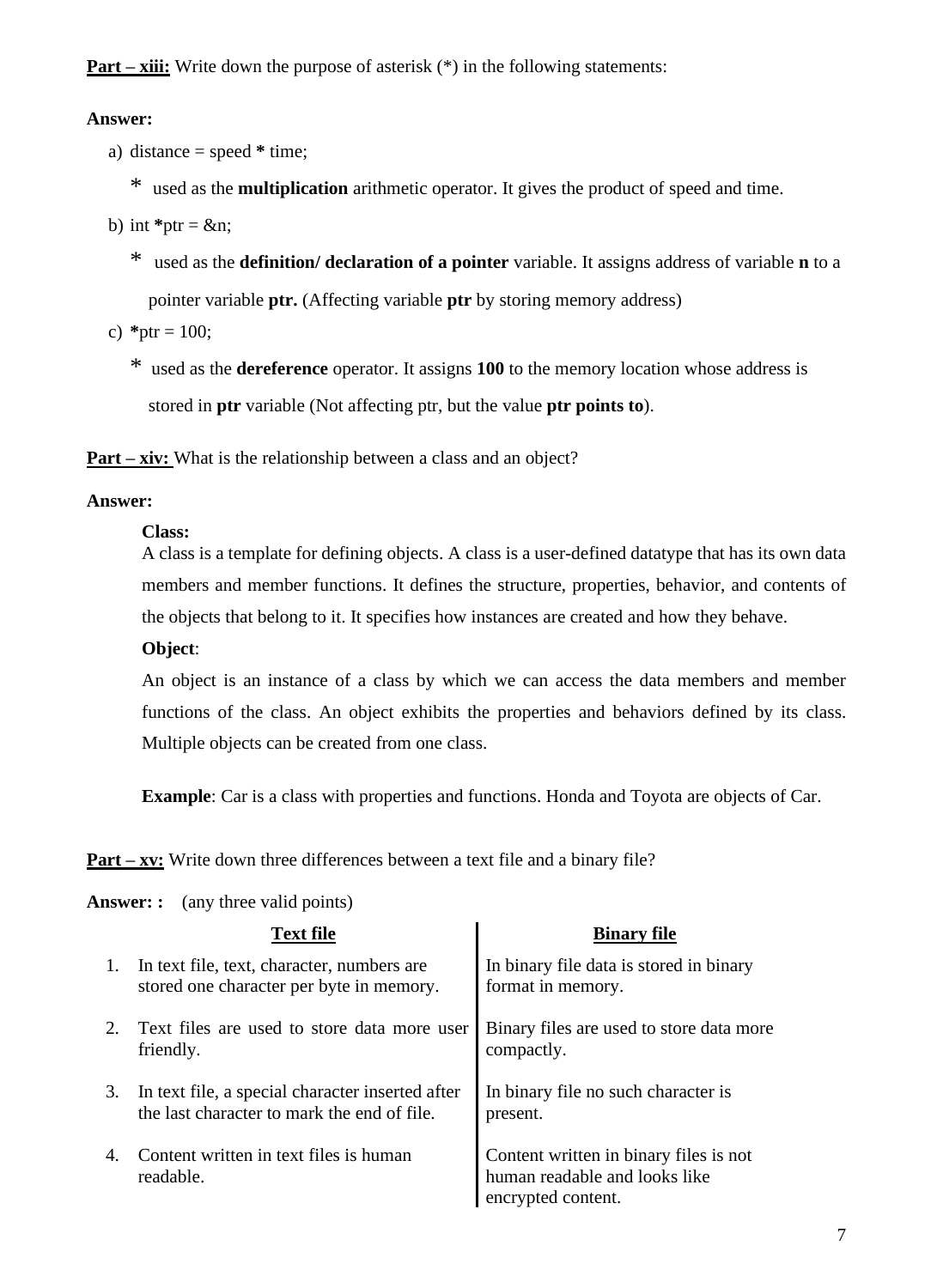## **Answer:**

## **Stream:**

C++ Input Output are based on streams, which are sequence of bytes flowing in and out of the programs. In input stream, data bytes flow from an input source (e.g., keyboard, file) into the program. In output stream, data bytes flow from the program to an output sink (e.g. console, file).

**a) getline( )**

**getline( )** is a standard library function defined in <fstream.h> used to read a string or a line from an input stream. It extracts characters from the input stream and appends it to the string object. For example:

```
 file1.getline(name,50); // reads a string name of 50 characters from file linked to file1
```
**b) get( )**

**get( )** is a standard library function defined in <fstream.h> used to handle a single character. It is used to fetch or read a character from file including blank space, tab, new line character etc.

For example: file2.get(ch); // reads a character **ch** from file linked to **file2** 

## **SOLUTION SECTION – C**

**Note:** Attempt any **THREE** questions. All questions carry equal marks.  $(3 \times 8 = 24)$ 

**Q.3 (i)** Explain the following functions of Operating System:

a. Memory management b. File Management

### **Answer:**

### **a. Memory management**

An operating system manages programs in the main memory and disk during process execution. Memory is used to store instructions and processed data. The CPU fetches instructions from the memory. Memory management is required to achieve multiprogramming and proper utilization of memory. The operating system resides in a part of memory and the rest is used by multiple processes. The following are some of the tasks performed by operating system:

- Allocate and de-allocate memory before and after process execution.
- Keep track of used memory space by processes.
- Minimize fragmentation issues.
- Proper utilize main memory by swap-in and swap-out processes from memory.

### **b. File management**

An operating system is used to manage files and folders of computer system. A file is a collection of specific information stored on secondary storage. File management is the process of manipulating, creating, modifying, and deleting the files in computer system. The following are some of the tasks performed by operating system: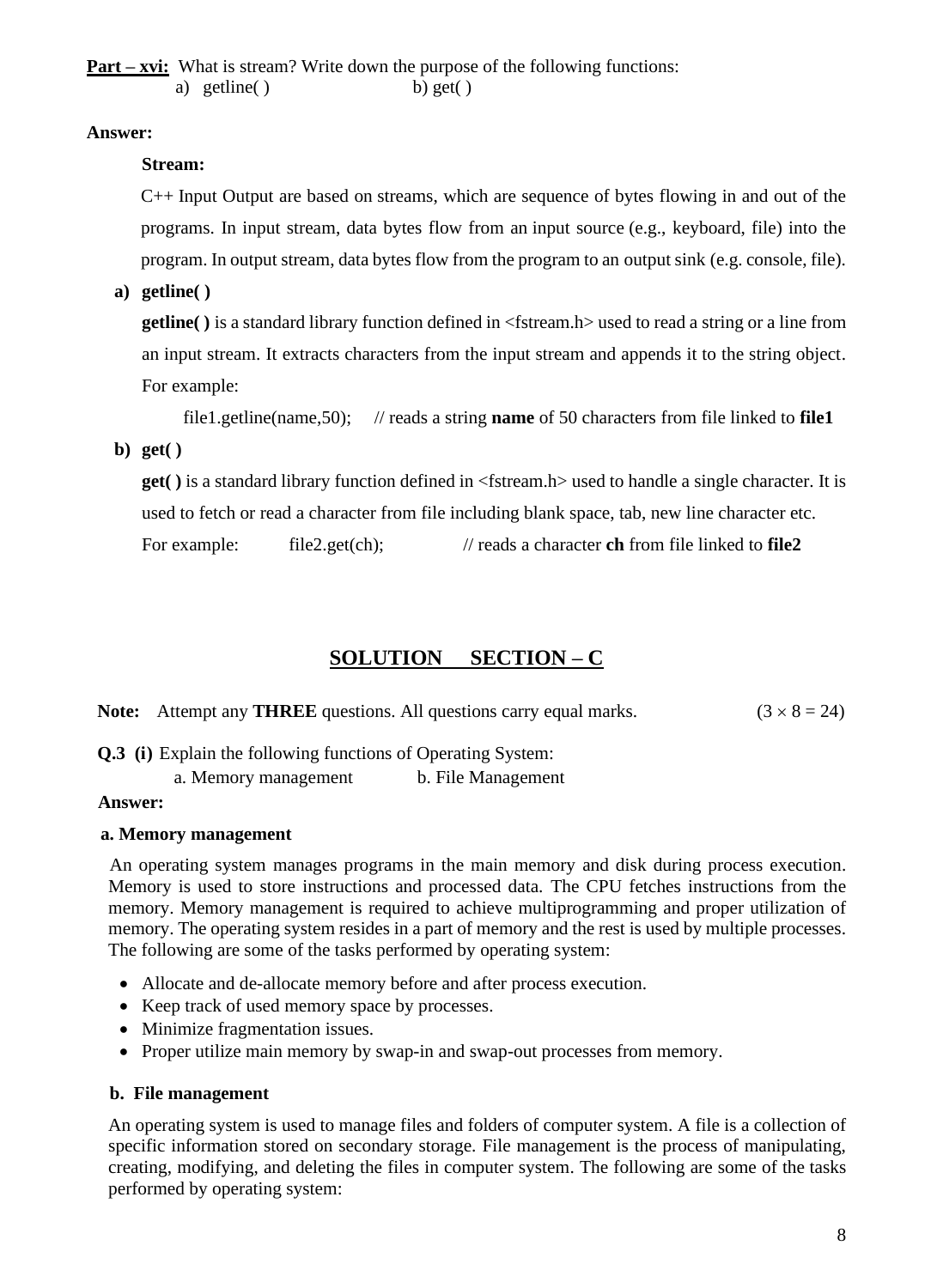- Create new files in computer system and place them at specific locations.
- Help to share files among different users.
- Store and manage the files in separate folders.

**(ii)** Write down four differences between pretest and posttest loops.

**Answer:** (any four valid points)

|                | Pre-test loop                                                                      | Post-test loop                                                                              |
|----------------|------------------------------------------------------------------------------------|---------------------------------------------------------------------------------------------|
| $\mathbf{1}$ . | The test condition is evaluated before<br>executing any statement within the loop. | The test condition is evaluated after<br>executing all statements within the loop.          |
| 2.             | If the test condition is false, the loop<br>statements/body of loop never execute. | Even, if the test condition is false, the<br>loop statements/ body of loop execute<br>once. |
| 3.             | It is considered as entry-controlled structure.                                    | is considered as exit-controlled<br>It<br>structure.                                        |
| 4.             | The for and while loop are pre-test loops.                                         | The <b>do-while</b> loop is post-test loop.                                                 |
| 5.             | Example:                                                                           | Example:                                                                                    |
|                | $\sin \gg$ marks;                                                                  | $\sin \gg$ marks;                                                                           |
|                | while ( $marks > 0$ )                                                              | do                                                                                          |
|                |                                                                                    |                                                                                             |
|                | $s = s + marks;$                                                                   | $s = s + marks;$                                                                            |
|                | $cin$ > marks;                                                                     | $\text{cin} \geq \text{marks};$                                                             |
|                |                                                                                    |                                                                                             |
|                |                                                                                    | while ( $marks > 0$ );                                                                      |

**Q.4 (i)** Write down four responsibilities of any two personnel involved in SDLC.

Answer: (any four valid points of each)

### **1. System Analyst Responsibilities:**

- i. Defines technical requirements by consulting with clients, evaluating procedures and processes
- ii. Implements computer system requirements by defining and analyzing system problems
- iii. Interacts with designers to understand software limitations
- iv. Develops solution by preparing and evaluating alternative workflow solutions
- v. Provides reference by writing documentation

## **2. Project Manager Responsibilities:**

- i. Ensures the development team has everything they need to get the work done.
- ii. Manages meetings and communication with the client and the software development team.
- iii. Distributes the tasks among the members of development team
- iv. Controls the development process, and coordinates team activities.
- v. Responsible for time management and risk management etc.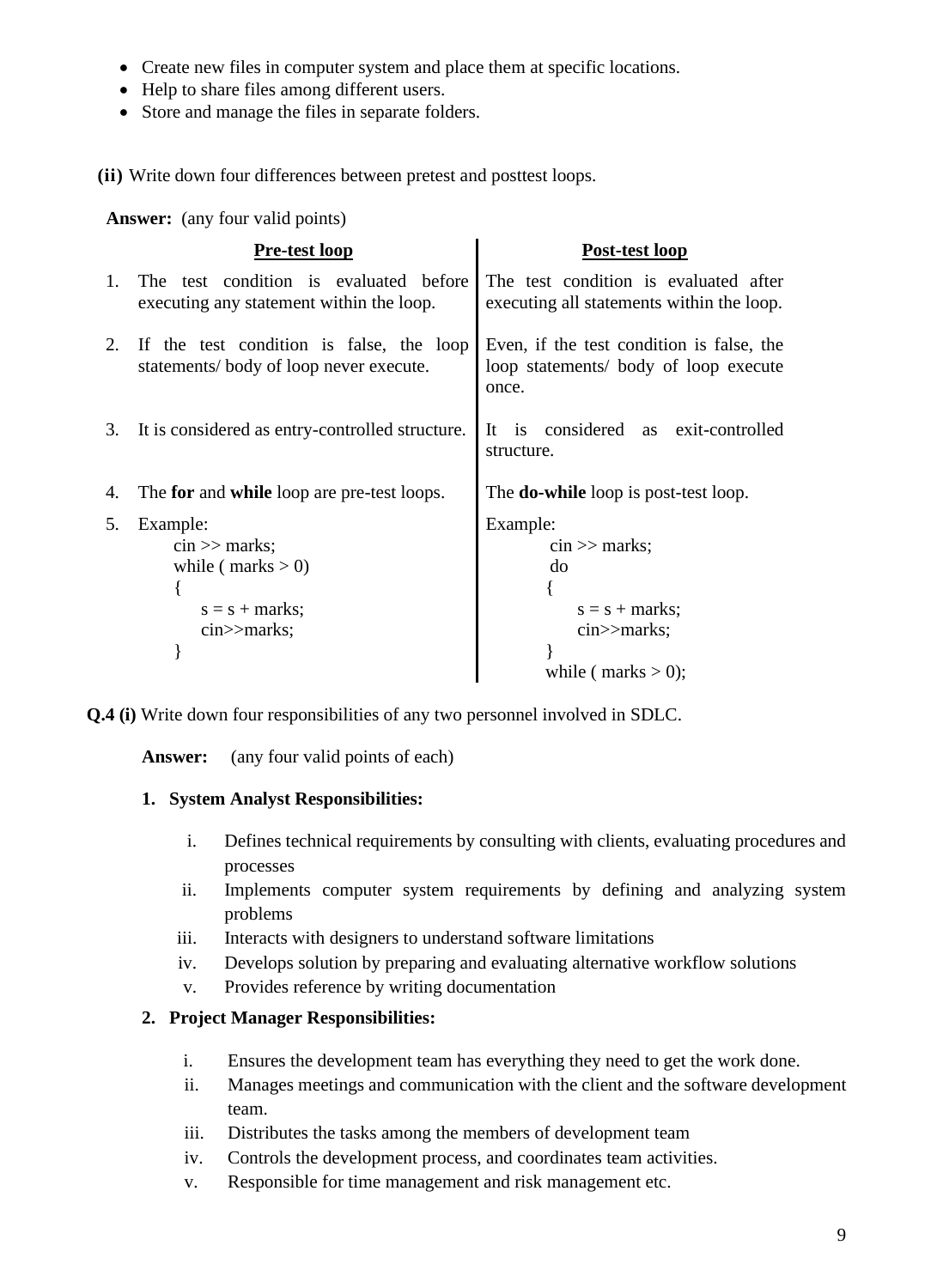# **(ii)** Explain two-dimensional array. Initialize two-dimensional arrays of two different data types. **Answer:**

## **Two-dimensional array:**

A two-dimensional (2D) is an array of arrays. It is useful for storing multiple sets of data. It is like several identical arrays put together. It is also known as matrix or table format, having rows and columns of elements.

|        | Column[0] | Column[1] | Column[2] | Column[3] |
|--------|-----------|-----------|-----------|-----------|
| Row[0] | X[0][0]   | X[0][1]   | X[0][2]   | X[0][3]   |
| Row[1] | X[1][0]   | X[1][1]   | X[1][2]   | X[1][3]   |
| Row[2] | X[2][0]   | X[2][1]   | X[2][2]   | X[2][3]   |

The array has three rows (numbered 0 through 2), and four columns (numbered 0 through 3). There are a total of 12 elements in the array. Following is the declaration of two-dimensional array with two size declarators, one is for number of rows, and other is for the number of columns.

## **float X [3][4];**

float represents, elements of floating type data

X is the name of an array

[3] represents number of rows

[4] represents number of columns

## **Initialization of Two-dimensional array:**

i. int scores[3][4] = {  $\{10, 20, 30, 40\}$ ,

{14, 32, 52, 16},

$$
\{50, 24, 31, 47\} \quad \};
$$

ii. float numbers[2][3] = {  ${71.5, 28.2, 30.6}$ ,

 $\{9.34, 6.32, 85.6\}$  };

## **Q.5** Write a program that computes and displays the charges for a patient's hospital stay. The program should ask if the patient was admitted as an in-patient or an out-patient.

- If the patient was an in-patient, the following data should be entered:
	- The number of days spent in the hospital
	- The daily rate
	- Hospital medication charges
	- Charges for hospital services (lab tests, etc.)
- If the patient was an out-patient the following data should be entered:
	- Charges for hospital services (lab tests, etc.)
	- Hospital medication charges

The program should use **two overloaded functions** to calculate the total charges. One of the functions should accept arguments for the in-patient data, while the other function accepts arguments for out-patient information. Both functions should return the total charges to the main function.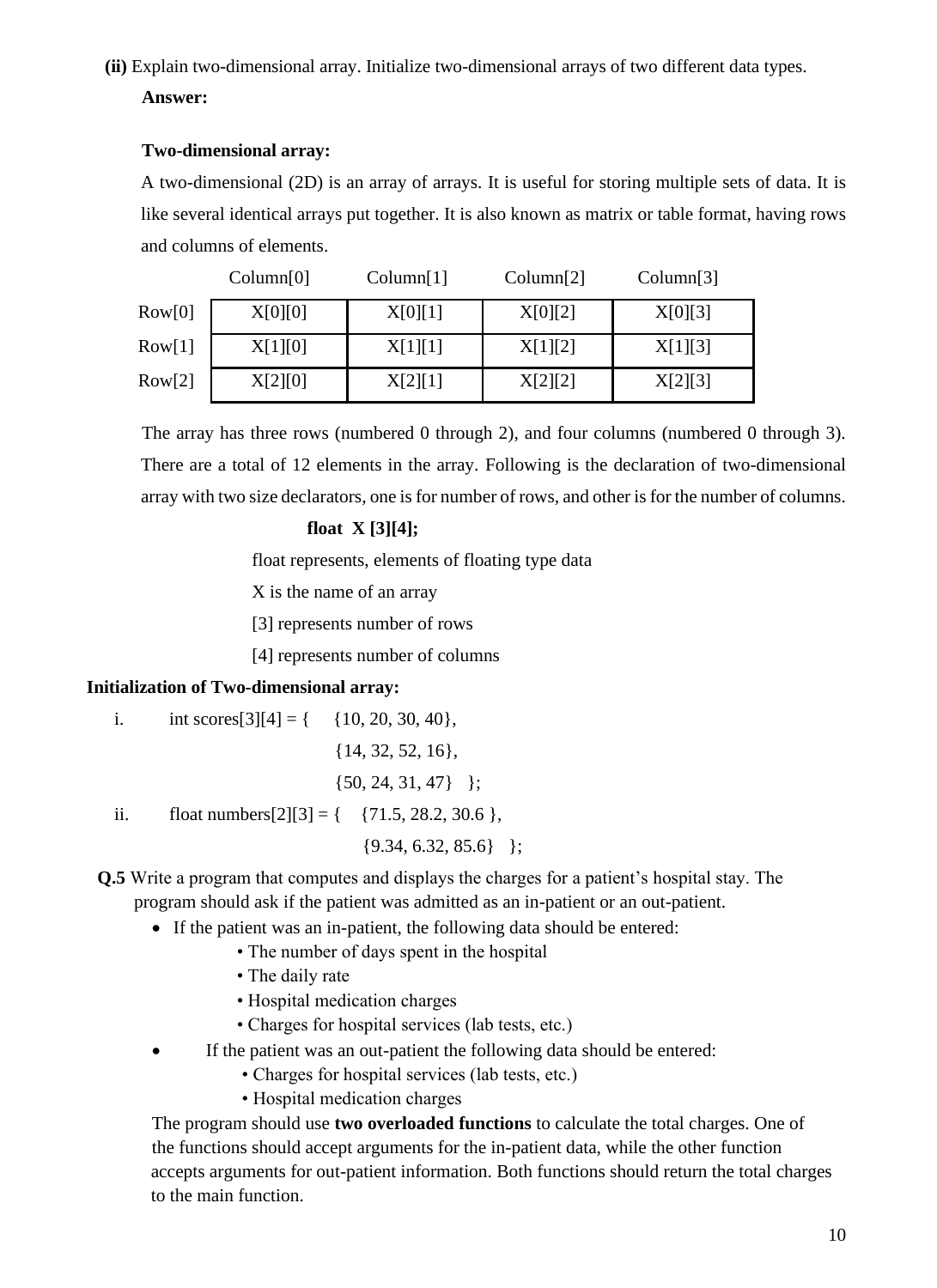### **Answer:**

```
\#include \ltiostream.h>#include <conio.h>
float patient(int days, float rate, float medcharges, float hscharges);
float patient(float medcharges, float hscharges);
void main(void)
{
char p;
int days;
float rate, medcharges, hscharges, total;
cout<<"Enter I for in-patient or O for out-patient: ";
cin>>p;
if(p == 'I' || p == 'i')
{
   cout<<"enter Number of days spent in the hospital: ";
    cin>>days;
   cout << "enter Daily rate: ";
    cin>>rate;
    cout<<"enter Hospital medication charges: ";
    cin>>medcharges;
    cout<<"Charges for hospital services: ";
    cin>>hscharges;
    total = patient(days, rate, medcharges, hscharges);
   cout<<"Patient total charges: "<<total;
   }
else
   if(ans == 'O' \parallel ans == 'o')
     \left\{ \right.cout << "enter Hospital medication charges: ";
         cin>>medcharges;
        cout<<endl;
         cout<<"enter Charges for hospital services: ";
         cin>>hscharges;
         total = patient(medcharges, hscharges);
        cout<<"Patient total charges: "<<total;
       }
  getche();
}
float patient(int days, float rate, float medcharges, float hscharges)
{
   float totalcharges;
  totalcharges = (days * rate) + medcharges + hschargest; return totalcharges; 
}
float patient(float medcharges, float hscharges)
{
   float totalcharges;
  total charges = medcharges + HScharges; return totalcharges; 
}
```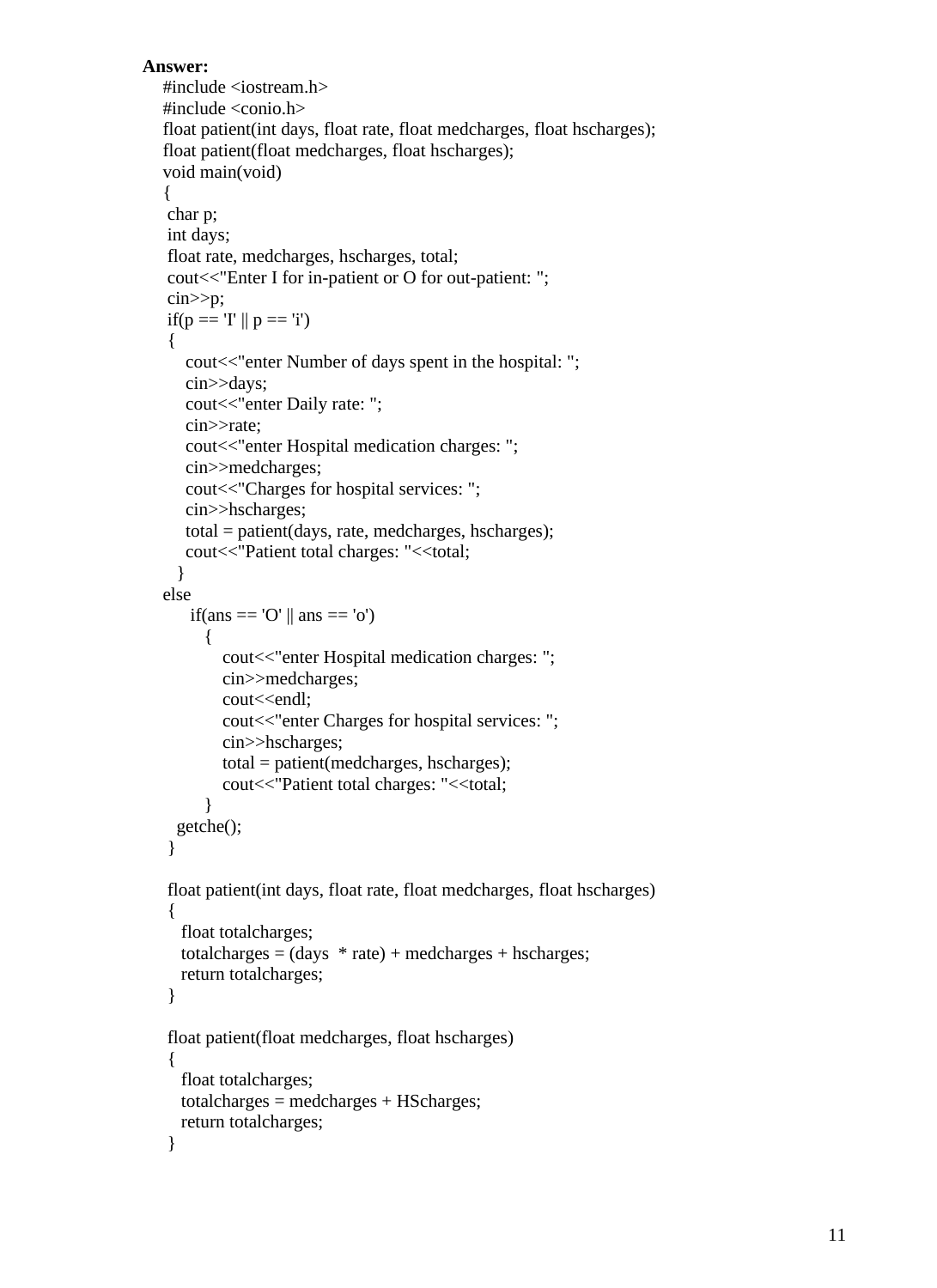**Q.6 (i)** Explain inheritance with daily life example.

## **Answer:**

## **Inheritance:**

Inheritance is one of the most important features of Object-Oriented Programming. The capability of a class to derive properties and characteristics from another class is called Inheritance. Inheritance allows a new class to be based on an existing class. The new class inherits all the member variables and functions (except the constructors and destructor) of the class. The class that inherits properties from another class is called **Sub class** or **Derived Class**. The class whose properties are inherited by sub class is called **Base Class** or **Super class**.

Consider a group of vehicles. We need to create classes for **Bus**, **Car** and **Truck**. The functions fuelAmount(), capacity(), applyBrakes() will be same for all of the three classes. If we create these classes avoiding inheritance, then we must write all these functions in each of the three classes.



This results in duplication of same code, increases data redundancy. To avoid this type of situation, inheritance is used. We create a class **Vehicle** and write these three functions in it and inherit remaining classes from the vehicle class. It will avoid the duplication of data and increase re-usability. Three classes are inherited from **vehicle** class:



**(ii)** Define a class declaration named **Inventory** in a retail store with following members:

- Private members named item number, quantity, price, and total cost.
- Constructor to the class that initialize item number, quantity, and price to **0**.
- Public member function **get** to accept data of item number, quantity, and price.
- Public member function **display** to calculate and print total cost of inventory